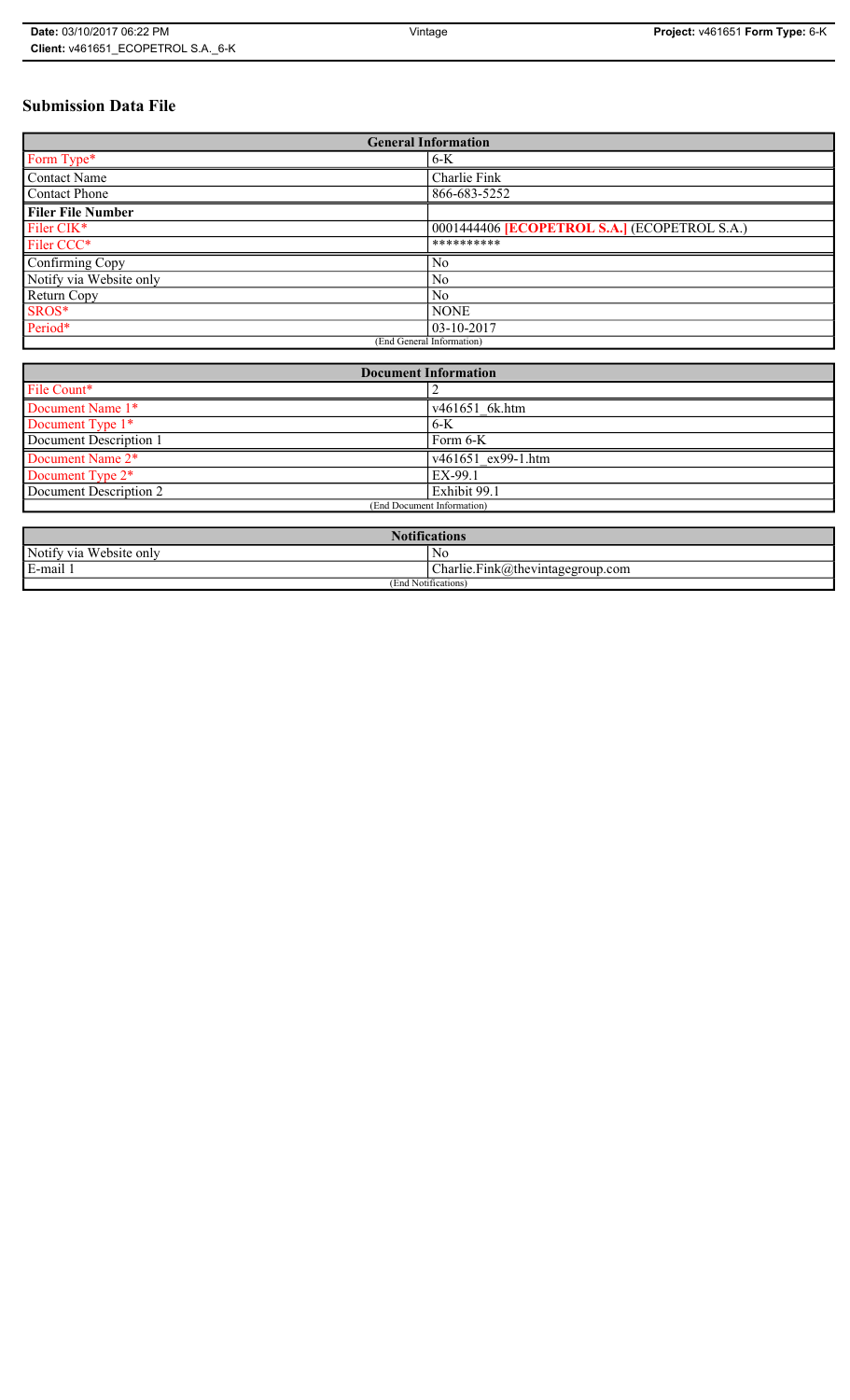### **UNITED STATES SECURITIES AND EXCHANGE COMMISSION Washington, D.C. 20549**

## **FORM 6-K**

### **REPORT OF FOREIGN PRIVATE ISSUER PURSUANT TO RULE 13a-16 OR 15d-16 UNDER THE SECURITIES EXCHANGE ACT OF 1934**

For the month of March, 2017 Commission File Number 001-34175

ECOPETROL S.A.

(Exact name of registrant as specified in its charter)

N.A.

(Translation of registrant's name into English)

COLOMBIA

(Jurisdiction of incorporation or organization)

Carrera 13 No. 36 – 24

BOGOTA D.C. – COLOMBIA (Address of principal executive offices)

Indicate by check mark whether the registrant files or will file annual reports under cover of Form 20-F or Form 40-F.

Form 20-F  $\boxtimes$  Form 40-F  $\Box$ 

Indicate by check mark if the registrant is submitting the Form 6-K in paper as permitted by Regulation S-T Rule 101(b)(1)

 $Yes \Box$  No  $\boxtimes$ 

Indicate by check mark if the registrant is submitting the Form 6-K in paper as permitted by Regulation S-T Rule 101(b)(7)

 $Yes \Box$  No  $\boxtimes$ 

Indicate by check mark whether the registrant by furnishing the information contained in this form is also thereby furnishing the information to the Commission pursuant to Rule 12g3-2(b) under the Securities Exchange Act of 1934.

 $Yes \Box$  No  $\boxtimes$ 

If "Yes" is marked, indicate below the file number assigned to the registrant in connection with Rule 12g3-2(b): 82- N/A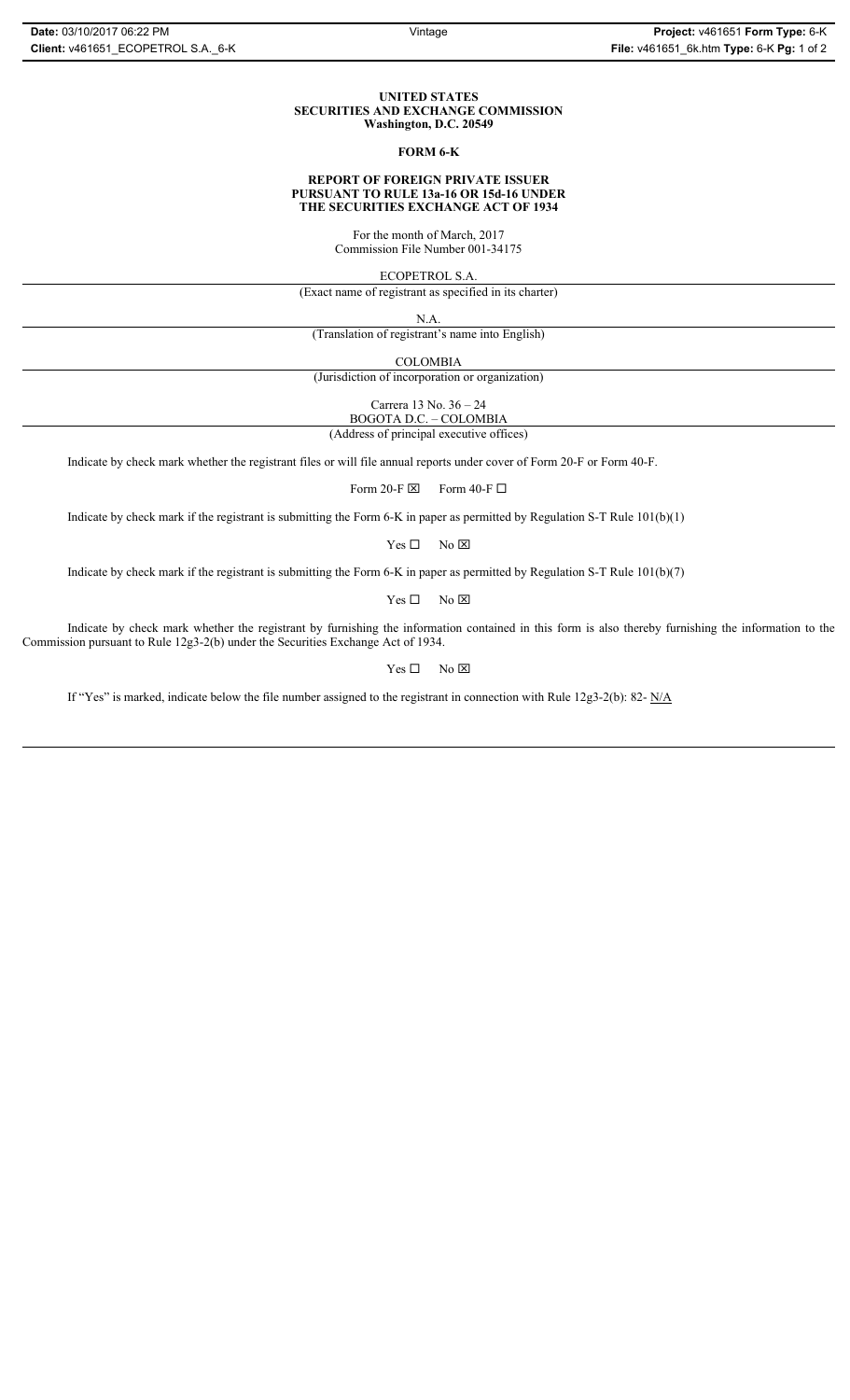# **SIGNATURES**

Pursuant to the requirements of the Securities Exchange Act of 1934, the registrant has duly caused this report to be signed on its behalf by the undersigned, thereunto duly authorized.

Ecopetrol S.A.

By: /s/ María Fernanda Suárez Name: María Fernanda Suárez Title: Chief Financial Officer

Date: March 10, 2017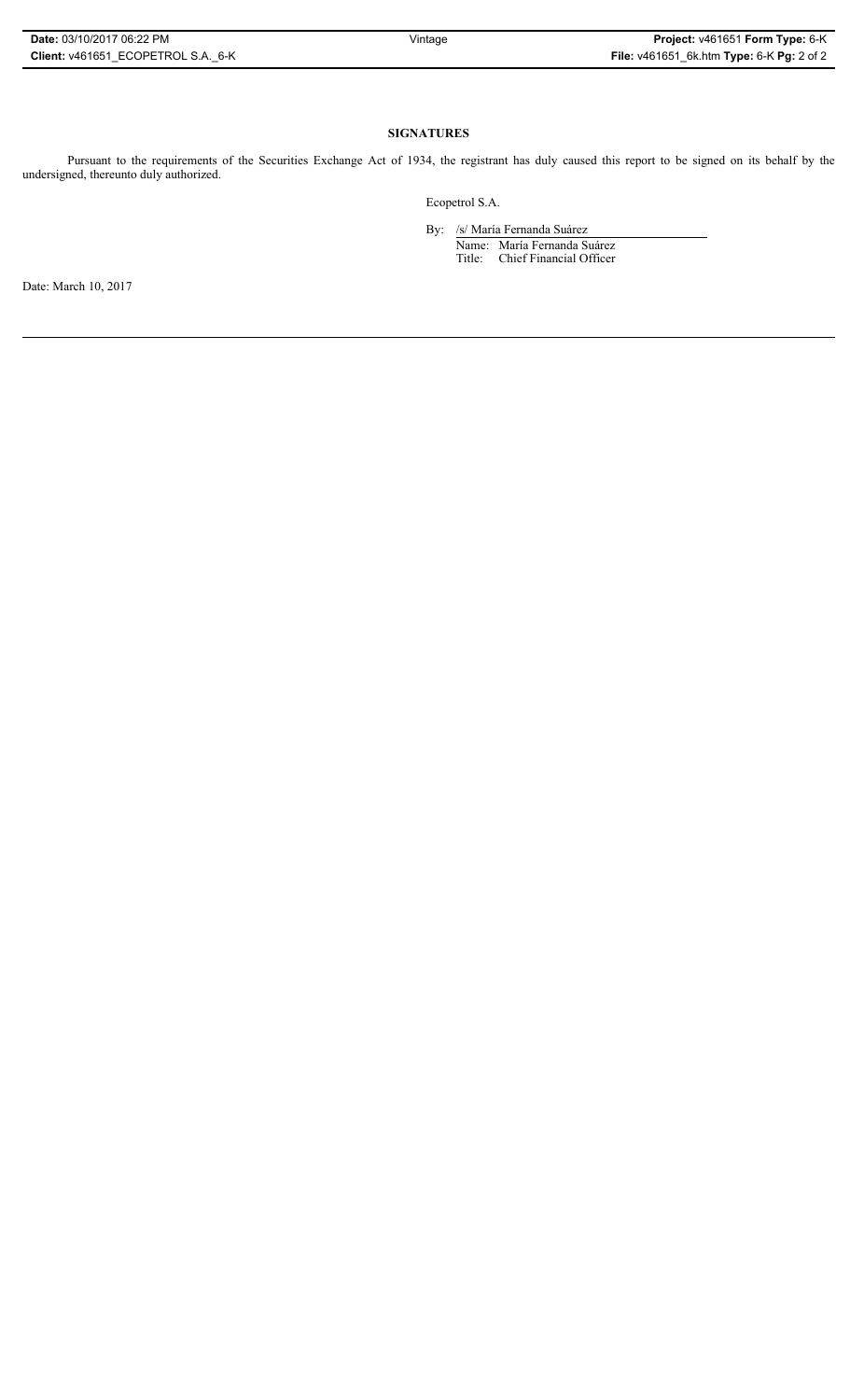| Date: 03/10/2017 06:22 PM          | Vintage | Project: v461651 Form Type: 6-K                                          |
|------------------------------------|---------|--------------------------------------------------------------------------|
| Client: v461651 ECOPETROL S.A. 6-K |         | <b>File:</b> $v461651$ ex99-1.htm <b>Type:</b> EX-99.1 <b>Pg:</b> 1 of 2 |

# **Exhibit 99.1**

## **Clarification of Release on 2016 Earnings Distribution Proposal**

Ecopetrol S.A. (BVC: ECOPETROL; NYSE: EC) ("Ecopetrol" or the "Company) hereby amends the release it issued on March 6, 2017, corresponding to the project proposal for the distribution of profits for the year 2016.

This is due to the fact that the value represented in "release of reserves from previous years", did not include in its sum the reserves pursuant to Regulatory Decree 2336/95. The inclusion of such reserves increases the "release of reserves from previous years", consequently increases the profit available for distribution to shareholders and new explorations reserve.

It is important to clarify that this correction does not lead to any adjustment to the proposal made by the Board of Directors which is that of a dividend of \$23 pesos per share and a payment date of April 28, 2017.

The following table sets forth the updated Income Distribution Project for 2016, which will be submitted to the General Shareholders' Meeting for consideration: **YEAR 2016**

| 1 LAN 2010                                               |                    |
|----------------------------------------------------------|--------------------|
|                                                          |                    |
| <b>Net Profit after provision for income tax</b>         | 1,564,709,318,025  |
| + Release of reserves from previous years                | 289, 164, 245, 140 |
| Excess of fiscal depreciation reserve (Art. 130 ET)      | 287, 236, 277, 314 |
| Regulatory Decree 2336/95 current year reserve           | 1,927,967,826      |
| - Legal reserves of the current year                     | 669, 103, 385, 969 |
| Legal Reserve $(10\%)$                                   | 156,470,931,803    |
| Excess of fiscal depreciation reserve (Art. 130 ET)      | 509,081,603,363    |
| Regulatory Decree 2336/95 current year reserve (taxable) | 3,550,850,803      |
| Available to the Shareholders                            | 1,184,770,177,196  |
| It is proposed to distribute as follow:                  |                    |
| Ordinary dividend non taxable                            | 945,683,977,874    |
| New explorations reserve (non taxable)                   | 239,086,199,322    |
| Ordinary dividend payable per share                      | S<br>23            |
|                                                          |                    |